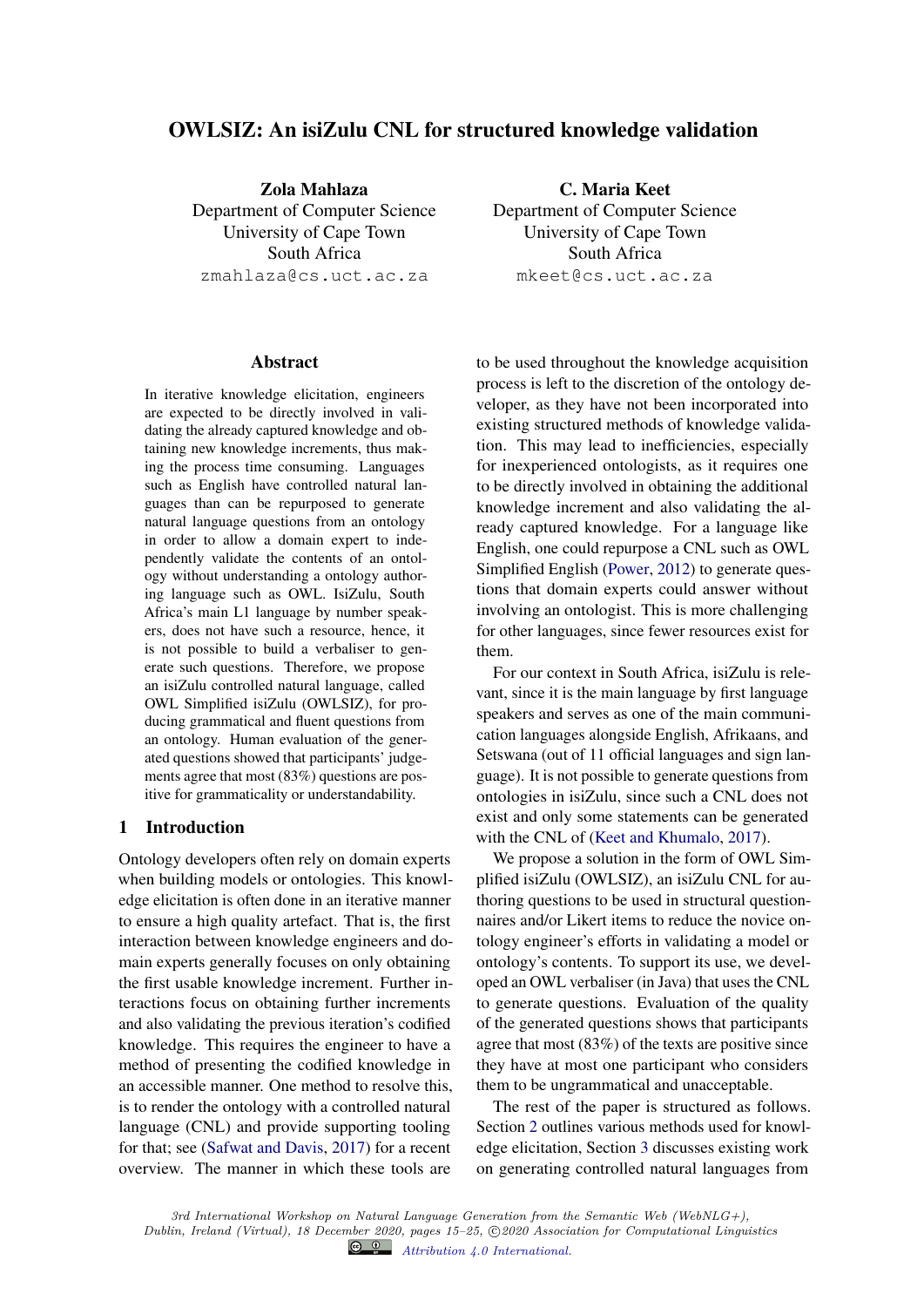ontologies, Section 4 presents our CNL, Section 5 presents the design of the verbaliser, Section 6 presents the quality of our CNL, Section 7 the discussion of results, and Section 8 concludes.

## 2 Knowledge elicitation and validation

Ontology engineering methodologies (OEMs) can be categorised into three groups: collaborative, non-collaborative, and custom (Kotis et al., 2020). Of interest to this work are collaborative OEMs, which have well-defined phases and involve numerous stakeholders across the different phases. The methodologies do not restrict one to specific kinds of elicitation methods as evidenced by the nine collaborative OEMs considered by (Kotis et al., 2020). Of course, many semi-automatic techniques have been proposed over the years, notably NLP-based ontology learning techniques, but the focus here is the stage where there is a domain expert in the loop, who is typically not well-versed in logic.

Some 25 years ago already, strategies like observations, interviews, or task analysis based methods were already proposed (Cooke, 1994). The chosen method impacts the overall time it takes to acquire the necessary domain knowledge, especially since most OEMs (7 out of 9) are fully iterative and the rest are either partially iterative or agile. Structured interview techniques such as the use of questionnaires, twenty-questions, and Likert scale items (Cooke, 1994) are less time consuming because they are guided. They can still be improved through the automation of question or Likert item creation. To the best of our knowledge, while there are verbalisers that can be used to create Likert items, there are currently no methods for creating questions to be used within structured techniques.

For instance, if an axiom  $Human \subseteq$  $\exists hasPart. Heart$  had been added in an ontology authoring iteration, then in its validation stage, a structured questionnaire could link that to a CNL containing the template "Does each  ${Cl}$   ${OP1}$ some  ${C2}$ ?" to generate the yes/no validation question 'Does each human have as part some heart?'. The domain expert would be validating the knowledge added to the ontology by answering 'yes' and indicating a mistake by answering 'no'.

# 3 Text generation from ontologies

There are numerous tools that take ontologies or similar models as input and produce text. For the present purpose, we will categorise them as either educational question generators and model/ontology verbalisers. Tools for the former take an ontology and generate questions to be presented to people to test their knowledge. Tools for the latter take an ontology's axioms or a model's contents and convert them into natural language text to make the input accessible to stakeholders who are not familiar with modelling languages.

The existing educational question generators are built for English only (Chaudhri et al., 2014; Alsubait et al., 2016; Papasalouros et al., 2008; E.V. and Kumar P., 2015; Zhang and VanLehn, 2016). They either use bare templates or SimpleNLG (Gatt and Reiter, 2009) for realisation, where 'bare' templates are a sequence of fixed words and slot, such as, Model-T's template (Puzikov and Gurevych, 2018). None of the two realisation components are usable for isiZulu, because of the language's grammatical complexity or its lack of reusable and comprehensive computational grammar rules. Contrarily, the verbalisers offer components that can be used to build an isiZulu CNL for question generation even though none of the existing verbalisers were designed for such a purpose. This is because there is a lot of variability concerning the realisation methods and languages supported by ontology verbalisers, as can be seen in Table 1.

While early verbalisers (e.g., (Wilcock, 2003)) supported only English, a number of systems have since been built to support other languages; see Table 1 for an overview. About half of these other verbalisers (52%) rely on "grammar-infused templates" (Mahlaza and Keet, 2019) for surface realisation, i.e., plain templates with some grammar rules to improve some aspects of the generated sentence. Pertinent to our considered language, isiZulu, four verbalisers (Lim and Halpin, 2016; Demey and Heath, 2014; Keet and Khumalo, 2017; Byamugisha et al., 2016) rely on what they call "patterns", which might be argued to be a form of template created to capture some linguistic dependency between items.Such patterns, and unlike a regular template, come with linguistic rules that control the value of the concords that are based on the noun class of the inserted word. An example of a pattern, for verbalising 'has part' in isiZulu, is as follows (Keet and Khumalo, 2016):

 $\text{QCall}_{nc_x,pl}$  W $_{nc_x,pl}$  SC<sub>ncx,pl</sub>-CONJ-P<sub>ncy</sub>  $RC_{nc_y}$ -Q $C_{nc_y}$ -dwa

For instance, the "QCall $_{nc_n,pl}$ " is for the universal quantification (∀, 'for all'), which is generated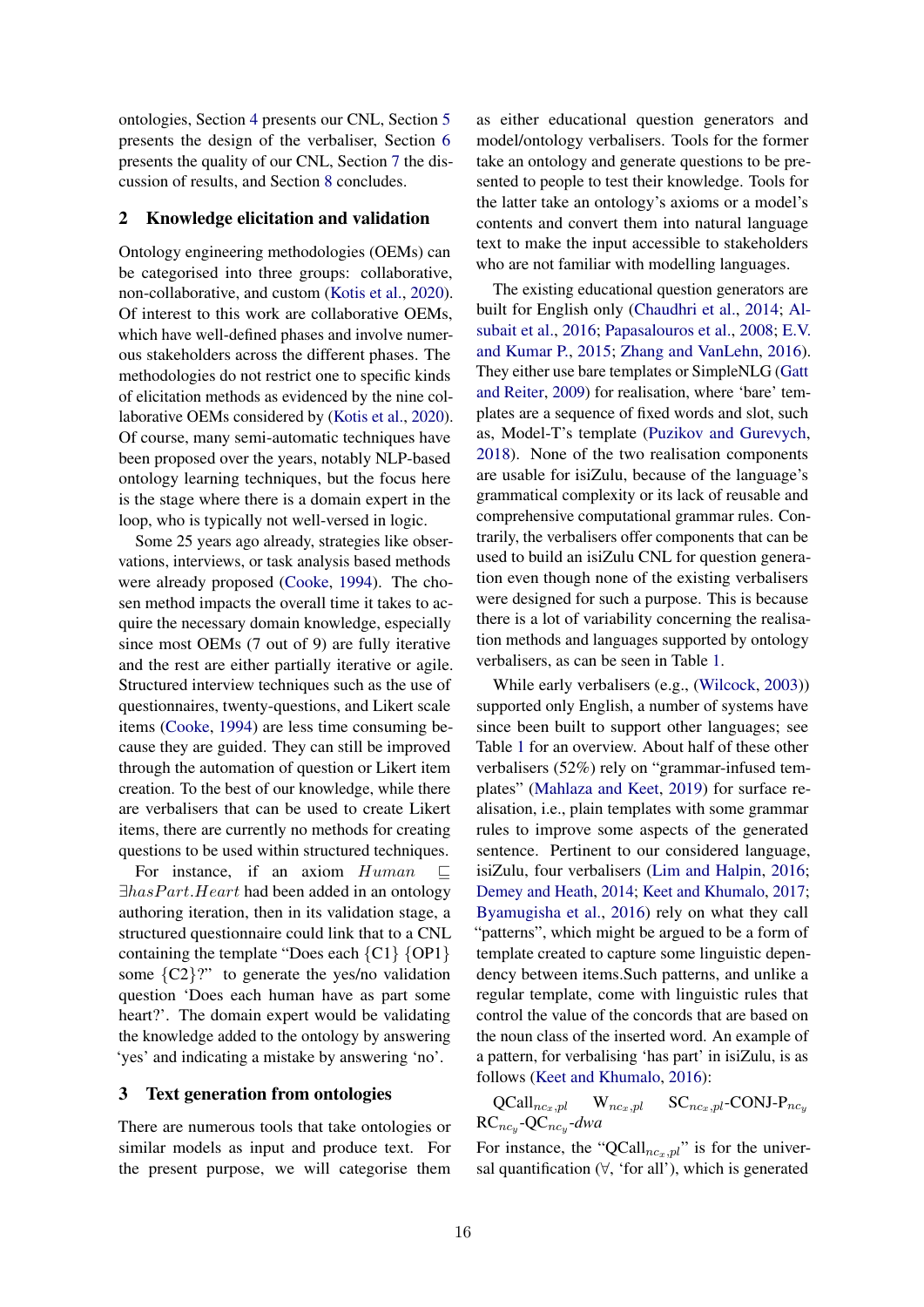Table 1: List of verbalisers with relevant core features. Abbreviations: OWL = Web Ontology Language, ORM = Object-relational mapping, FBM = Fact Based Modeling and the template classification (classif.) abbreviations from Mahlaza and Keet (2019) are  $P =$  partial attachment,  $C =$  compulsory attachment,  $CE =$  compulsory attachment and embedding, and EP = embedding and partial attachment

| <b>Reference</b>              | Input                   | <b>Realisation</b> | <b>Template</b>         | $L$ anguage $(s)$                               |  |
|-------------------------------|-------------------------|--------------------|-------------------------|-------------------------------------------------|--|
|                               |                         | method             | classif.                |                                                 |  |
| Dannélls et al. (2013b)       | <b>OWL</b>              | Grammatical        | $\times$                | English, Bulgarian, Catalan, Danish, Dutch,     |  |
|                               |                         | framework          |                         | Finnish, French, Hebrew, Italian, German,       |  |
|                               |                         |                    |                         | Norwegian, Romanian, Russian, Spanish, and      |  |
|                               |                         |                    |                         | Swedish                                         |  |
| Camilleri et al. (2012)       | <b>OWL</b>              | Grammatical        | $\times$                | English, Catalan, Dutch, Finnish, French, Ger-  |  |
|                               |                         | framework          |                         | man, Italian, Spanish, Swedish, and Urdu        |  |
| Sadoun et al. (2016)          | <b>OWL</b>              | Canned text        | $\times$                | Arabic, English, French, Hindi, Japanese, Man-  |  |
|                               |                         |                    |                         | darin Chinese, Russian, Ukrainian and Tibetan   |  |
| Jarrar et al. (2006)          | <b>ORM</b>              | Template           | $\times$                | English, Dutch, German, Italian, Spanish, Cata- |  |
|                               |                         |                    |                         | lan, French, Lithuanian, Russian, and Arabic    |  |
| Lim and Halpin (2016)         | <b>ORM</b>              | "Pattern"          | $\overline{P}$          | English, Malay, and Mandarin                    |  |
| Dannélls et al. (2013a)       | $\overline{\text{OWL}}$ | Grammatical        | $\overline{C}$          | English, French, Italian, Finnish and Swedish   |  |
|                               |                         | framework          |                         |                                                 |  |
| Dannélls (2012)               | OWL                     | Grammatical        | $\overline{\mathsf{C}}$ | English, Swedish, and Hebrew                    |  |
|                               |                         | framework          |                         |                                                 |  |
| Androutsopoulos et al. (2013) | <b>OWL</b>              | "Sentence plan"    | CE                      | <b>English and Greek</b>                        |  |
| Davis et al. (2012)           | $\overline{?}$          | Grammatical        | $\overline{\rm c}$      | <b>English and Dutch</b>                        |  |
|                               |                         | framework          |                         |                                                 |  |
| Bouayad-Agha et al. (2012)    | <b>OWL</b>              | Meaning-text       | $\times$                | <b>English and Finnish</b>                      |  |
|                               |                         | theory             |                         |                                                 |  |
| Liang et al. $(2011)$         | <b>OWL</b>              | Template           | $\times$                | <b>English and Mandarin</b>                     |  |
| Gruūzitis (2011)              | <b>OWL</b>              | Grammatical        | CE                      | English and Latvian                             |  |
|                               |                         | Framework          |                         |                                                 |  |
| Dannélls (2010)               | <b>OWL</b>              | Grammatical        | $\overline{C}$          | English, Swedish, and Hebrew                    |  |
|                               |                         | Framework          |                         |                                                 |  |
| Dannélls (2008)               | <b>OWL</b>              | Grammatical        | CE                      | <b>English and Swedish</b>                      |  |
|                               |                         | Framework          |                         |                                                 |  |
| Demey and Heath (2014)        | <b>FBM</b>              | "Pattern"          | E                       | <b>English and Chinese</b>                      |  |
| Keet and Khumalo (2017)       | <b>OWL</b>              | "Pattern"          | EP                      | IsiZulu                                         |  |
| Sanby et al. (2016)           | <b>OWL</b>              | Template           | $\times$                | <b>Afrikaans</b>                                |  |
| Byamugisha et al. (2016)      | <b>OWL</b>              | "Pattern"          | $E$ P                   | Runyankore                                      |  |
| Aguado et al. (1998)          | $\frac{1}{2}$           | <b>KPML</b>        | $\times$                | Spanish                                         |  |
| Halpin and Curland (2006)     | <b>ORM</b>              | Template           | $\times$                | English                                         |  |
| Bouayad-Agha et al. (2011)    | OWL                     | Template           | $\times$                | Spanish                                         |  |

based on what the plural of the noun class is of the noun that denotes the entity that plays the whole in the has-part relation (the " $W_{nc_r,p_l}$ "), combining the appropriate quantitative concord (e.g., *ba-* for noun class 2) with *-onke* to generate the appropriate surface realisation (e.g., *bonke*, for nouns in noun class 2). An axiom with <sup>∀</sup>Isibhedlela ('hospital', in noun class 7) then verbalises as *zonke izibhedlela* ('all hospitals') after applying the appropriate algorithms associated with the pattern. Compare this with straightforward templates for English for the same scenario:

Each [Whole] has as part at least one [Part]. All [Whole] $_{pl}$  have as part at least one [Part].

where the text remains the same and the ontology vocabulary can simply be plugged into the variable slots, or, at most, generate a plural version of a variable in the singular.

Demey and Heath (2014)'s patterns are syntax templates, which are not suitable for isiZulu due to lack of existing computational syntax rules. The other patterns are potentially suitable because they are created to introduce rules for noun-related dependencies, which are essential to all the languages in the Niger-Congo B family. For instance, Lim and Halpin (2016) use them to encode Malay and Mandarin noun classifiers and Keet and Khumalo (2017); Byamugisha et al. (2016) use theirs to capture agreement between nouns and a number of parts-of-speech in isiZulu and Runyankore.

These two kinds of noun-centered patterns were not used to generate questions from OWL in isiZulu, but statements, rather. Moreover, they are either limited capturing a single POS that is controlled by noun (Lim and Halpin, 2016) or tightly couple the linearization algorithm with the tem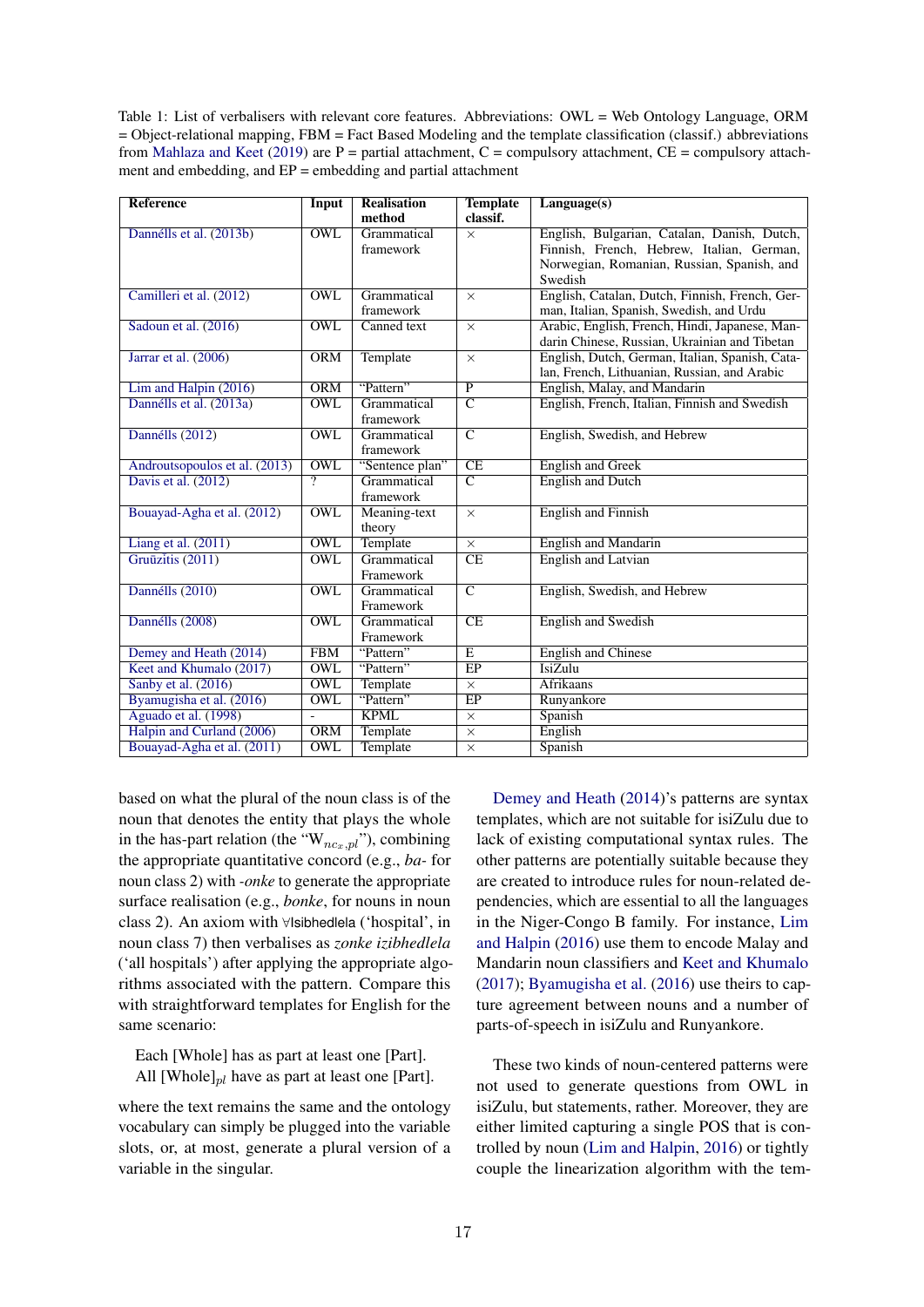plate (Keet and Khumalo, 2017; Byamugisha et al., 2016). In this work, in contrast, we design a CNL that is able to generate questions, whose grammarinfused templates are not tightly coupled with the linearisation algorithm, and are able to capture dependencies between the noun and numerous other parts-of-speech.

# 4 OWL Simplified isiZulu

The approach used to design the CNL to generate validation questions in isiZulu from ontologies, is incremental and bottom-up. We begin by selecting the first set of OWL constructors to support by selecting ones already supported by an existing English CNL and use its templates as inspiration for our isiZulu templates. The chosen CNL for that is OWL Simplified English (Power, 2012) and the resulting OWLSIZ templates are provided in Table 2, together with an approximate English translation for indicative purpose.

The isiZulu templates use several concords<sup>1</sup>, copulas, and locative affixes. They are polymorphic affixes whose values change depending on the noun in which they are found in the case of the locative prefix and copula or due to the noun class of another noun in the sentence in the case of concords. In Table 2, we use a box around a sequence of affixes to illustrate a decomposed word whose underlying morphemes are provided in a sequential manner. We also use an arrow from a concord to the noun that controls its value. For instance, in template 10, the third word is made up of two affixes: the subject concord (SC) and *-odwa*. The subject concord's value depends on the noun class of the value inserted into the class slot (i.e.,  $\{C\}$ ) and there are 17 such classes in isiZulu. When the subject concord's value is inserted, then phonological conditioning may be applied when combining the two affixes, since isiZulu does not permit consecutive vowels. For instance, when noun class 15's *ku-* is appended to *-odwa*, we obtain *kodwa*.

To illustrate the use of the isiZulu templates, let us consider how to verbalise as a question an axiom of the type  $A \sqsubseteq B$ , e.g., ihebhu  $\sqsubseteq$  umuthi and in OWL functional syntax style, SubClassOf(ihebhu umuthi). Template 1 would be chosen, since the  $B$ in the position of C2 is a named class. One would then obtain the following text

(i) *Ingabe lonke ihebhu lingumuthi?*

### Is SC-every herb SC-COP-plant? 'Is every herb a plant?'

In this example, the concords and copula are indicated in bold: the concords are the *lo-* (from *li-* + *o-*) and *li-* components of the highlighted text, which are governed by the noun class of the first noun, *ihebhu* 'herb', and the copula is the *-ng-* component, which is determined by the first character of the second noun, *u-*.

#### 5 Verbaliser implementation

We designed the verbaliser for OWLSIZ in the way shown with the architecture diagram in Figure 1. It was implemented in Java and it uses the OWL  $API<sup>2</sup>$  to parse the ontology. Unlike the predominant realisation method as listed in Table 1, GF, we have chosen to rely on Java, because that enables us to have a verbaliser that can readily generate text from any ontology (provided it has isiZulu labels). GF-based verbalisers, on the other hand, require two additional time-consuming steps, being converting OWL ontologies into GF (e.g., (Angelov and Enache, 2010)), and the high start-up costs in developing a resource grammar that faces the usual difficulty for under-resourced languages in that there is scant documentation of the grammar.

We will discuss the planning and realisation components in the remainder of this section.



Figure 1: Verbaliser architecture

There are minimal rules for selecting a template for each supported axiom type. Only one logical axiom (SubClassOf) and one class expression (ObjectSomeValuesFrom) have multiple template forms. Template 1 verbalises SubClassOf axioms where the range is an OWL class and Template 1.1 handles cases where the range is a class expressions. A single rule is used by the verbaliser to choose between the two forms of templates.

There are four different templates for the ObjectSomeValuesFrom class expressions (number 6).

<sup>&</sup>lt;sup>1</sup> consult Meeussen (1967) for a detailed categorisation of concords

<sup>2</sup><https://github.com/owlcs/owlapi>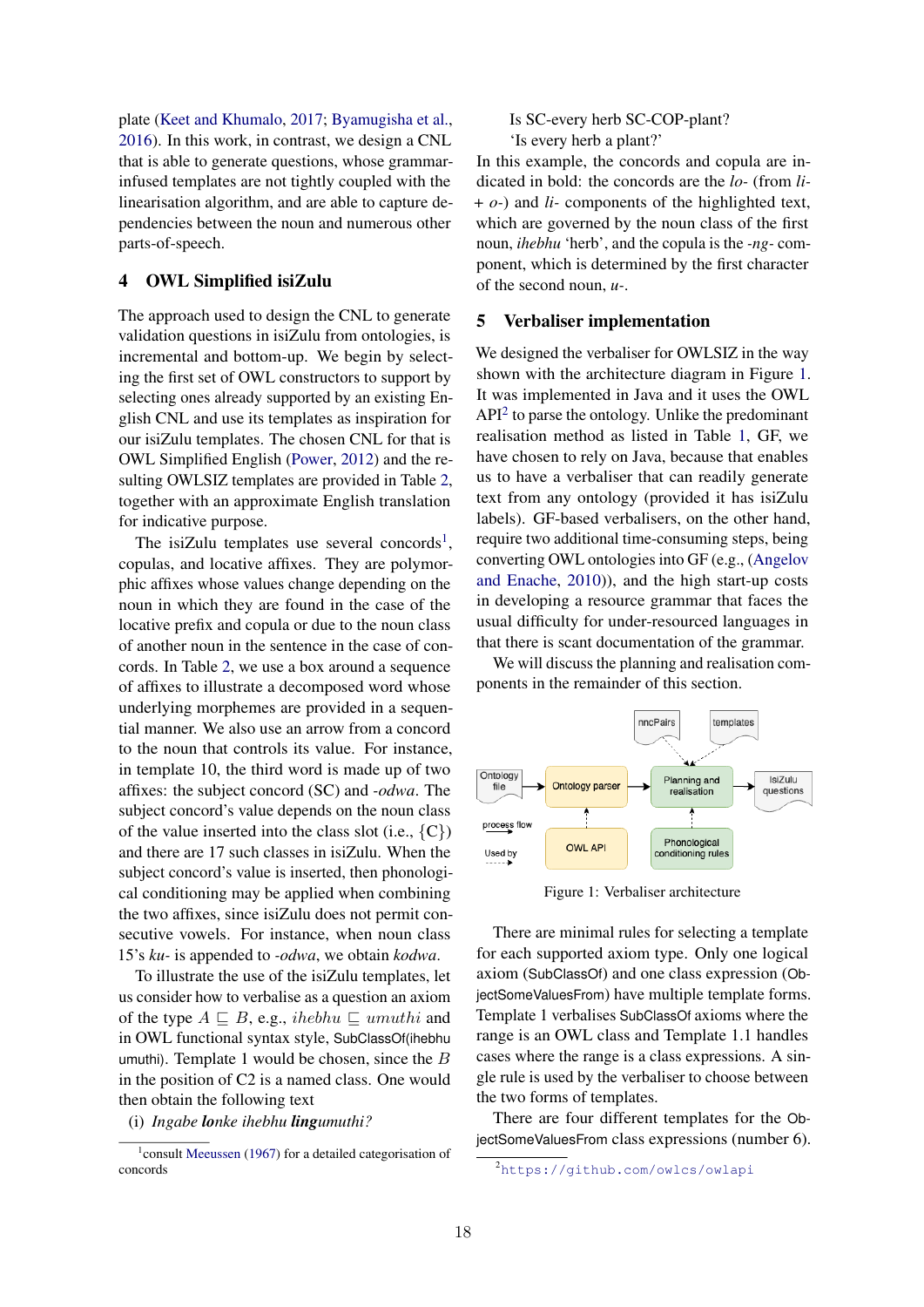Table 2: List of OWL Simplified IsiZulu templates. The arrows indicate dependencies, pointing from dependent to the determiner, and a box around elements means that those elements inside it will result in one word in the sentence generated. Abbreviations: I = individual, C = class, DP = data property, OP = Object property, CE = Class expression, OP\_noun = Object property that is noun,  $DP = Data$  property,  $L = Literal$ ,  $N = Cardinality$ ,  $SC =$ subject concord,  $OC =$  object concord,  $COP =$  copula prefix,  $RelC =$  relative concord,  $LocPre =$  locative prefix.

| Axiom type (in OWL functional syntax<br>style)              | Approximate English template trans-<br>lation             | IsiZulu template                                                                                                      |  |
|-------------------------------------------------------------|-----------------------------------------------------------|-----------------------------------------------------------------------------------------------------------------------|--|
|                                                             |                                                           |                                                                                                                       |  |
| 1. SubClassOf(C1 C2)                                        | Is every $\{C1\}$ a(n) $\{C2\}$ ?                         | Ingabe $\overline{\{SC\}}$ onke $\overline{\{C1\}}$ $\overline{\{SC\}}$ $\overline{\{COP\}}$<br>$\overline{\{C2\}}$ ? |  |
|                                                             |                                                           |                                                                                                                       |  |
| 1.1. SubClassOf(C1 CE)                                      | Does/Is every ${C1}$ ${CE}$ ?                             | Ingabe $\{SC\}$ onke $\{Cl\}$ $\{SC\}$ $\{CE\}$ ?                                                                     |  |
|                                                             |                                                           | Ingabe $\{I\}$ $\{SC\}$<br>$\{COP\}$<br>${C}$ ]?                                                                      |  |
| 2. ClassAssertion(C I)                                      | Is ${I}$ a(n) ${C}$ ?                                     |                                                                                                                       |  |
| 3. ObjectPropertyAssertion(OP I1 I2)                        | $\{I1\}$ $\{OP\}$ $\{I2\}$ ?                              | $\{I1\}$ [{SC} {OP}]{I2} ?                                                                                            |  |
| 4. EquivalentClasses(C1 C2)                                 | Is every $\{C2\}$ a(n) $\{C1\}$ ?                         | Ingabe noma <sup>[yi {OC}</sup> phi]{C2} [{SC} {COP} {C1}]?                                                           |  |
| 5. DisjointClasses(C1 C2)                                   | Is there no $\{C1\}$ that is $a(n)$ $\{C2\}$ ?            | $\overbrace{A \{SC\}}$ kho]yini $\{Cl\}\overbrace{\{RelC\}} \overbrace{\{COP\}} \overbrace{\{C2\}}$ ?                 |  |
| 6. ObjectSomeValuesFrom(OP C)                               | ${OP}$ a(n) ${C}$ ?                                       | ${OP}$ ${C}$ ?                                                                                                        |  |
| 6.1. ObjectSomeValuesFrom(OP CE)                            | ${OP}$ a ${CE}$ ?                                         | $\{OP\}$ $\{CE\}$ ?                                                                                                   |  |
| 6.2. ObjectSomeValuesFrom( $OP_{noun}$ C)                   | $\{OP_{noun}\}\$ s a(n) $\{C\}$ ?                         | yi $\{OP\}$ [{ <i>LocPre</i> } {C} ini]?                                                                              |  |
| 6.3. ObjectSomeValuesFrom                                   |                                                           | $\{OP\}$ $\{LocPre\}$ $\{C\}$ ini]?                                                                                   |  |
| 6.4. ObjectSomeValuesFrom( $OP_{norm}$ C)                   | $\{OP_{noun}\}$ s a(n) $\{C\}$ ?                          | yi $\{OP\}$ $\{LocPre\}$ $\{C\}$ ?                                                                                    |  |
| 7. ObjectHasValue(OP I)<br>8. DataPropertyAssertion(DP   L) | $\{OP\}$ $\{I\}$ ?<br>Does/Will/Did/Is ${I}$ {DP} ${L}$ ? | $\{OP\}$ $\{I\}$ ?                                                                                                    |  |
| 9. DataHasValue(DP L)                                       | $\{DP\}$ $\{L\}$ ?                                        | Ingabe ${I}$ {DP} ${L}$ ?<br>$\{DP\}$ $\{L\}$ ?                                                                       |  |
|                                                             |                                                           |                                                                                                                       |  |
| 10. ObjectAllValuesFrom(OP C)                               | ${OP}$ only ${C}$ ?                                       | ${OP}$ ${C}$ $\overline{S}$ $\overline{S}$ odwa                                                                       |  |
|                                                             |                                                           | ${OP}$ ${C}$ ${RelC}$ yi- ${N}$ ncamashi/ngqo?                                                                        |  |
| 11. ObjectExactCardinality(N OP C)                          | ${OP}$ exactly ${N}$ ${C}$ ?                              |                                                                                                                       |  |
| 12. ObjectMinCardinality (N OP C)                           | ${OP}$ at least ${N} {C}$ ?                               | ${OP}$ ${C}$ ${RelC}$ ngaphezulu kuka-{N} ?                                                                           |  |
| 13. ObjectMaxCardinality (N OP C)                           | ${OP}$ at most ${N}$ ${C}$ ?                              | ${OP}$ ${C}$ ${RelC}$ mbalwa ku-{N} ?                                                                                 |  |

Template 6.4 is applicable when the object property is a noun and the OWL class belongs to noun classes 1, 1a, 2, or 2a, whereas template 6.2 is used when that OWL class does *not* belong to classes 1a, 2, or 2a. Template 6.3 is applicable when the object property is the containment part-whole relation (Keet and Khumalo, 2016). Template 6 and 6.1 are applicable when the range is an OWL class and class expression respectively. The verbaliser has a planning rule that chooses an appropriate template when given a class expression.

The nncPairs of Figure 1 is a file nncPairs.txt that is used for determining whether an object property is or contains

a noun and to retrieve the noun class of the noun, which is reused from Keet et al.'s isiZulu verbaliser (Keet et al., 2017). We extended the file by adding 8 words to add more variation (*umakhalekhukhwini*, *uZola*, *iNokia 3310*, *ifoni*, *umfundi*, *ukubhukuda*, *ihebhu*, and *umdlalo*) and changed the noun class annotations of 6 nouns (*ufulawa* 3a, *amanzi* 6, *irhaba* 9, *ivazi-*9, *ithiyetha yokuhlinzela* 9, *indoda* 5) due to two typos, mass noun marker deletion, and differences of opinion on whether noun class 9a is indeed separate from noun class 9.

The realisation module takes a template and slot fillers, inserts the fillers into their respective slots,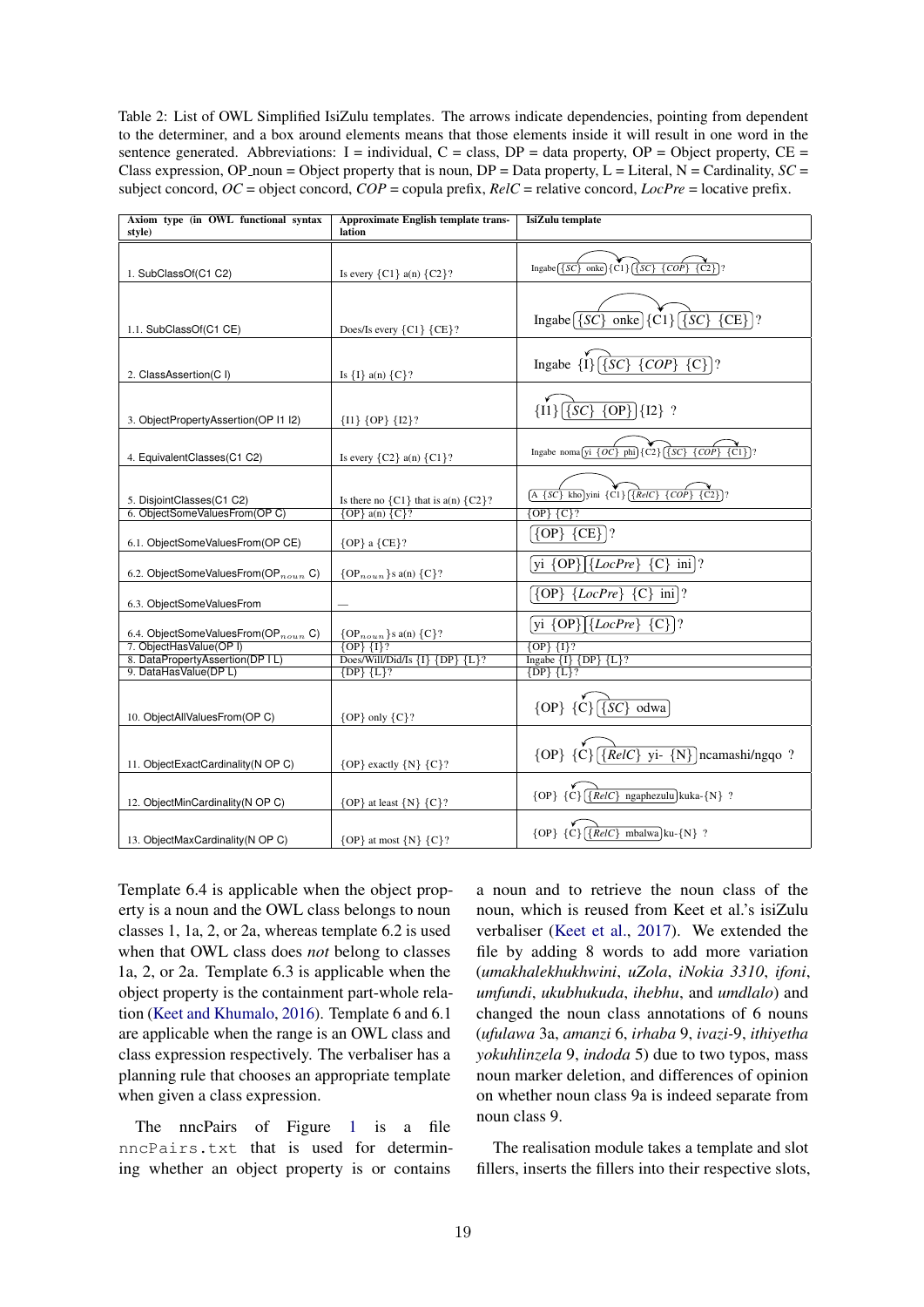resolves the values of concords, locatives, and copulas in polymorphic words, and then forms words by appending the affixes together while relying on isiZulu phonological conditioning rules taken from (Naidoo, 2002; Sibanda, 2007; Pretorius and Bosch, 2010; Van der Spuy, 2014; Posthumus, 2016).

# 6 Evaluation

In order to evaluate the quality of questions generated by the verbaliser, we make use of the test ontology presented in (Keet et al., 2017). We extended the ontology's 82 logical axioms with 12 axioms to ensure coverage for OWLSIZ: ClassAssertion (2), ObjectProperty (2), ObjectPropertyAssertion (1), EquivalentClasses (1), DataPropertyAssertion (1), DataProperty (1), ObjectAllValuesFrom (1), ObjectExactCardinality (1), ObjectMinCardinality (1), and ObjectMaxCardinality (1). This update resulted in an ontology with 91 axioms (it is not 94 because 3 axioms were used to constrain the existing axioms).

For internal evaluation, the ontology was verbalised and we categorized the resulting texts into *verbalisable* and *unverbalisable*. These two classes capture our verbaliser's (un)supported axioms. For each of the *verbalisable* axioms, we analysed their corresponding text to determine whether there are phonological conditioning errors, morphological agreement errors, and any other grammatical error.

For external evaluation, the ontology was verbalised and we packaged the resulting questions into a survey. Participants were recruited via snowball sampling using the first author's Twitter and WhatsApp accounts. The participants were asked to judge the quality of each question by choosing either "grammatical and acceptable", "grammatical and ambiguous", "ungrammatical and understandable", or "ungrammatical and unacceptable". In order to obtain high quality judgements, we ensured that each participants did not judge more than 40 sentences by randomly diving the 76 texts into two surveys each containing 38 texts (henceforth, survey A and B). Survey A includes texts generated by templates 3, 10, 12, and 13 while survey B does not and survey B includes texts generated by templates 4, 8, and 11 while survey A does not. Participants were randomly assigned to a survey.

The verbaliser's input, chosen templates, and numbered output texts are given as supplementary material at [https://github.com/AdeebNqo/](https://github.com/AdeebNqo/grammarinfusedtemplates) [grammarinfusedtemplates](https://github.com/AdeebNqo/grammarinfusedtemplates).

# 7 Results and discussion

Out of the total 91 axioms, 76 were verbalisable axioms and of their corresponding texts, 74 texts are free of morphological agreement errors, phonological conditioning errors, or any other grammatical errors as assessed by the first author, an L2 isiZulu speaker with experience with various aspects of isiZulu grammar (e.g., (Mahlaza, 2018)). Template 5 was selected when verbalising Disjoint-Classes(isidlanyama isidlazitshalo), and the system generated the following output:

(i) *asikho yini isidlanyama esiyisidlazitshalo?*  $NEG-SC\text{-}exist canivore<sub>[NC7]</sub>$  RelC-COPherbivore $_{[NC7]}$ ?

'Is there no carnivore that is a herbivore?'

In the output, *isidlazitshalo* is prefixed with *esi*and *-y-* where *esi-* is a relative concord that would have a different value if *isidlanyama* was not used (e.g, it would be *eli-* if a noun that belongs to class 5 was used instead). Similarly, *-y-* is the copulative prefix value; if the value inserted into  ${C2}$  had *u*, *o*, or *a* as preceding vowel, then *-ng-* would be used instead.

One out of the two questions determined to have errors had an morphological agreement error (question 42 in the supplementary material). The second was generated by Template 8 and, when verbalising DataPropertyAssertion(neminyaka uZola 50), the system generated the following output:

(ii) *Ingabe uZola neminyaka 50?* Is  $Zola$ [ $NC1a$ ] CONJ-years 50? 'Is Zola aged 50?'

This is lacking agreement markers; hence it is grammatically incorrect: the correct one should have been *Ingabe uZola [SC]neminyaka [RelC]ngu-50?* where the subject concord (SC) depends on the individual (*uZola*) and the relative concord (RelC) depends on the noun found in the object property (i.e., *iminyaka*). We cannot correct template 8 by introducing the subject and relative concords as done for this particular example because different categories of data properties may require different solutions.

The 15 that were classified as unverbalisable had several causes. 10 had nouns whose classes were unresolved; e.g., one where the compound noun's noun class was unresolved (*isampula igazi* ought to have been *isampula egazi* 'blood sample' in noun class 5). The other five included unsupported axiom types, such as ObjectComplementOf.

Six participants filled in one of the surveys, of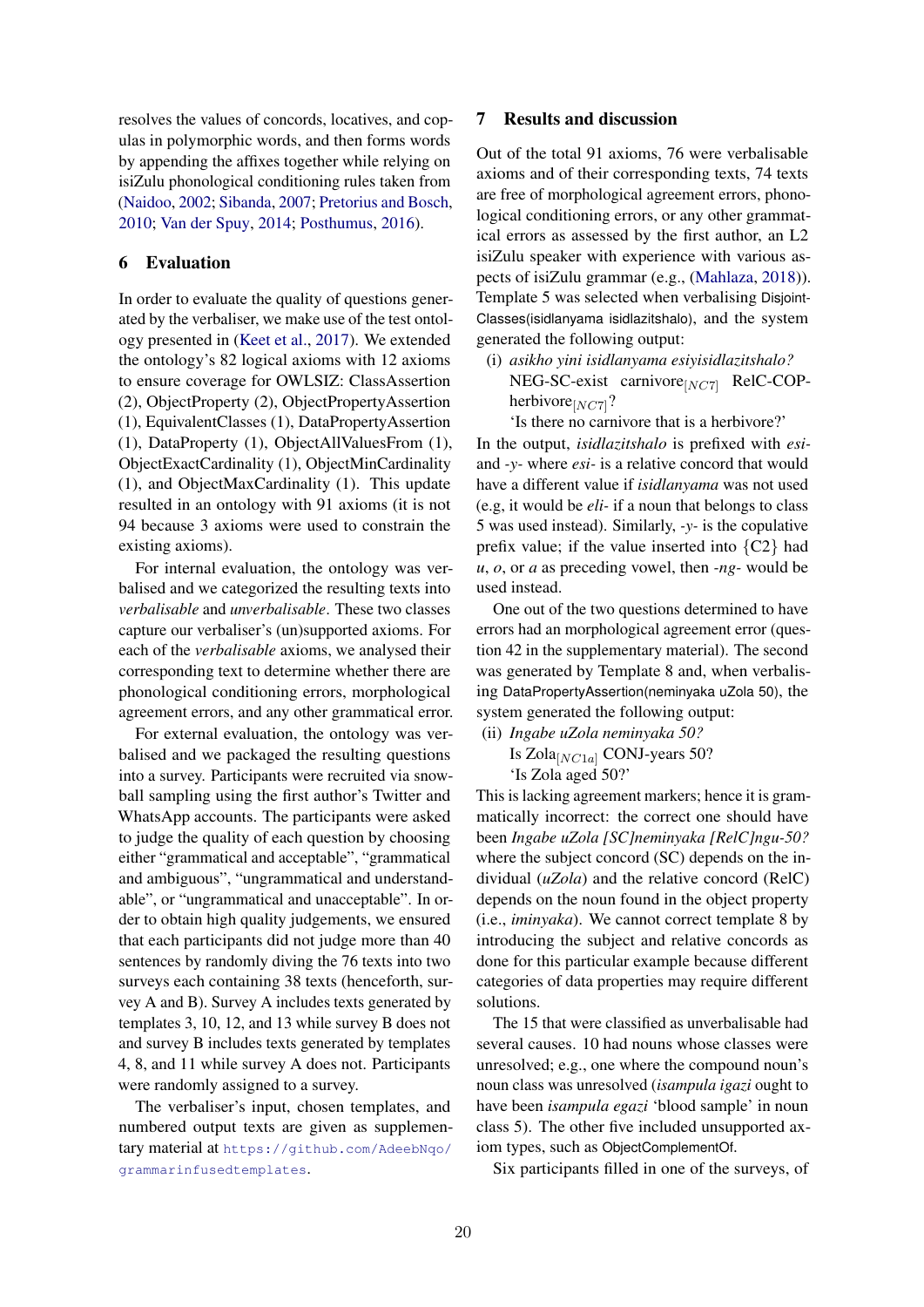Table 3: Number of participants' judgements. Abbreviations: Gramm. + ambig. = grammatical and ambiguous, Gramm. + accept. = grammatical and acceptable, Ungramm. + understand. = ungrammatical and understandable, Ungramm. + unaccept. = ungrammatical and unacceptable, and Pct. = percent

| <b>Survey</b> |      |         | Gramm. Gramm. Ungramm. Ungramm. |       |
|---------------|------|---------|---------------------------------|-------|
|               | am-  | $+$ ac- | $+$ under- $+$ unac-            |       |
|               | big. | cept.   | stand.                          | cept. |
|               |      | 41      |                                 | 12    |
| B             | 23   | 78      | 19                              | 32    |
| $A + B$       | 40   | 119     | 25                              | 44    |
| $A+B$ Pct.    | 18%  | 52%     | 11%                             | 19%   |

which five L1 isiZulu speakers and one L2. Survey A had two participants (one L1 and one L2 isiZulu speakers) who made a total of 76 judgements. Survey B had four participants and they made a total of 152 judgements (38 per participant). The separation of the participants' judgements into their respective categories is listed in Table 3. A majority of the judgements were that the texts are grammatical and acceptable; there were 41/76 in Survey A and 78/152 in Survey B. Overall, i.e., combining Survey A and B, most of the judgements were positive, since only 19% of the judgements were ungrammatical + unacceptable.

The participants' judgements of each question are given in Figure 2. Observe that there are only two questions (labelled 25 and 42 in the figure) for which participants agree that they are ungrammatical and unacceptable, which are:

- 25 : *iNokia 3310 lifundisa uZola?* 'The Nokia 3310 teaches Zola'
- 42 : *Ingabe noma yiyiphi indlu eyinyama?* 'Is every house (the same as) meat?

These two questions were generated by template 3 and 4, respectively. This does not mean that they are of low quality, for the following reasons. Question 25 is ungrammatical and unacceptable due to the presence of the word *eyinyama* as opposed to *iyinyama* in that specific context. Analysis of the reason why an 'e' was used as opposed to 'i' shows that the serialised template used by Java verbaliser is slightly different from the one listed in Table 2 as we mistakenly used the relative concord in place of the subject concord. Question 42 is likely judged ungrammatical and unacceptable by participants due to unfamiliarity of the noun, as they may be unsure to which noun class 'Nokia 3310' belongs: by default, foreign objects are allocated to noun class 5 (hence *i*Nokia), but 'mobile phone', that the

Nokia is, is *umakhalekhukhwini*, which is in noun class 3.

Figure 2 also shows that 83% of the texts are judged positively as they have at most one participant who considers them to be ungrammatical and unacceptable. Furthermore, since Survey A only had two participants, even if we adjust how we determine the number texts judged positively and define them as the texts where is no participant who considers the text to be ungrammatical and unacceptable, we still find that most (71%) of Survey A's questions were judged positively by the participants.

Participants agreed in their judgements (i.e., they chose the same options out of the ones listed in Section 6) for 25/76 texts (more specifically, 16/38 for Survey A and 9/38 for survey B). Furthermore, out of the 25, they agreed positively to 24 of the texts and agreed that remaining question is ungrammatical and unacceptable. While in (Keet and Khumalo, 2014) it seemed that there was more disagreement in the human evaluation the longer the sentences were, here, the participants' disagreement is not due to differences in text length. This since the texts for which the participants agree and disagree are of similar length (agree = average of 4 words and disagree = 5 average words), save for a single outlier with 7 words in the texts for which they disagree. The disagreement may be due to a misunderstanding that the participants have regarding how to evaluate the texts. For instance, when given text that reflects an unacceptable conceptualisation of the real world, then participants may be selecting "ungrammatical and unacceptable" to reflect the unacceptability of the conceptualisation, as opposed to evaluating the quality of the text. This is suspected in the evaluation of the question *Ingabe lonke ibhotela lenza ifoni eliyi-1 ncamashi?* ('Does every butter make exactly 1 phone?') where three participants selected "Ungrammatical and unacceptable" and one selected "Grammatical and ambiguous", even though the text is grammatically correct as judged by the first author. Furthermore, regional differences in the dialects spoken by the participants may result in one participant judging a particular text acceptable while others judge it ambiguous.

We also determined the number of texts that all participants judge as being grammatically correct irrespective of whether they are acceptable or ambiguous. This was calculated by counting the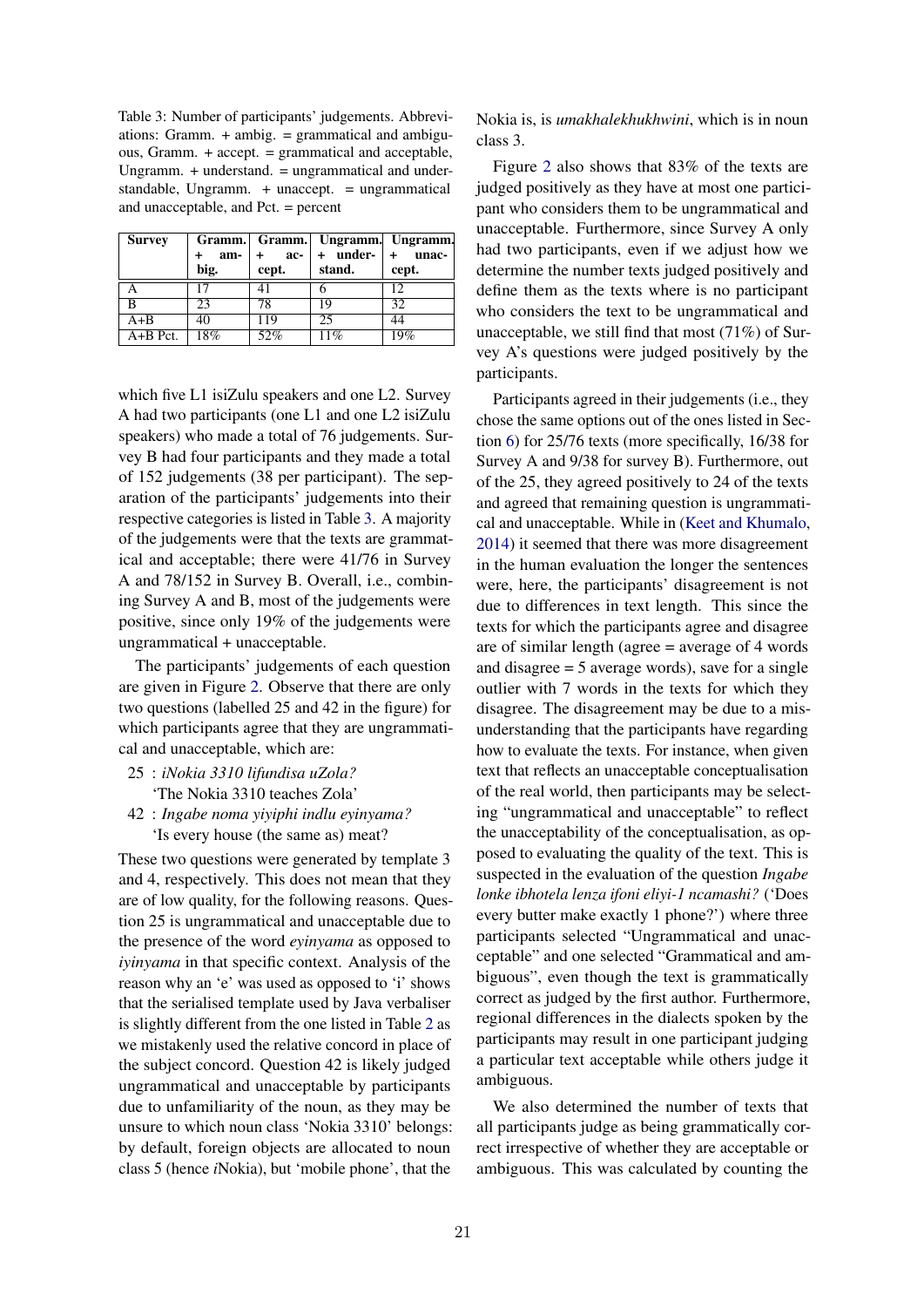

Figure 2: Ratings of the sentences, aggregated by sentence. Survey A texts are numbered 1-38 and Survey B texts are numbered 39-76. Abbreviations: Gramm. + Ambig. = grammatical and ambiguous, Gramm. + Accept. = grammatical and acceptable, Ungramm. + Underst. = ungrammatical and understandable, Ungramm. + unaccept. = ungrammatical and unacceptable.

number of texts where participants judged them as any combination of 'grammatical and ambiguous' and 'grammatical and acceptable'. We found that only 51% were judged as being grammatically correct hence 37/76 are ungrammatical. Moreover, the participants all agree that a majority (20/37) of the ungrammatical texts are still acceptable.

The evaluation shows that the templates produce texts, whose majority is found to be understandable and grammatically correct by isiZulu speakers. Moreover, even when generated texts are ungrammatical, most of them are still acceptable. Most of the texts generated by the templates are free of morphological agreement errors. In the only case where there was such an error (question 42), it was due to human error when creating the serialised template and not a problem with the templates listed in Table 2. The above observations suggest that the verbaliser can be used successfully (i.e., with isiZulu domain experts able to understand the meaning of the questions) when validating an ontology that has the axioms listed in Table 2, with the exception of axioms involving the Equivalent-Classess type.

### 8 Conclusions and future work

We have created the first isiZulu CNL and verbaliser capable to generating questions from an ontology for the purpose of knowledge elicitation and validation. Evaluation of the quality of text generated by the implemented verbaliser shows that most (81%) of the participants' judgements, overall, are positive. Moreover, when we analysed judgements aggregated for each question, we find that most of the texts (83%) are judged positively because they have at most one participant who considers them to be ungrammatical and unacceptable. Adjusting how we determine the number of texts judged positively for Survey A since there were only two participants, we found that most (71%) of Survey A's questions were also judged positively because they had no participant who considers them to be ungrammatical and unacceptable. Overall, while there is a sizeable number (37/76) of questions for which the participants agree that they are ungrammatical, a majority of them (20/37) are still judged as being acceptable.

Future work includes determining which templates are generating unacceptable texts, soliciting an isiZulu grammarian's feedback regarding its grammaticality, and correcting the identified problems.

# Acknowledgments

This work was financially supported by Hasso Plattner Institute for Digital Engineering through the HPI Research School at UCT and the National Research Foundation (NRF) of South Africa (Grant Number 120852).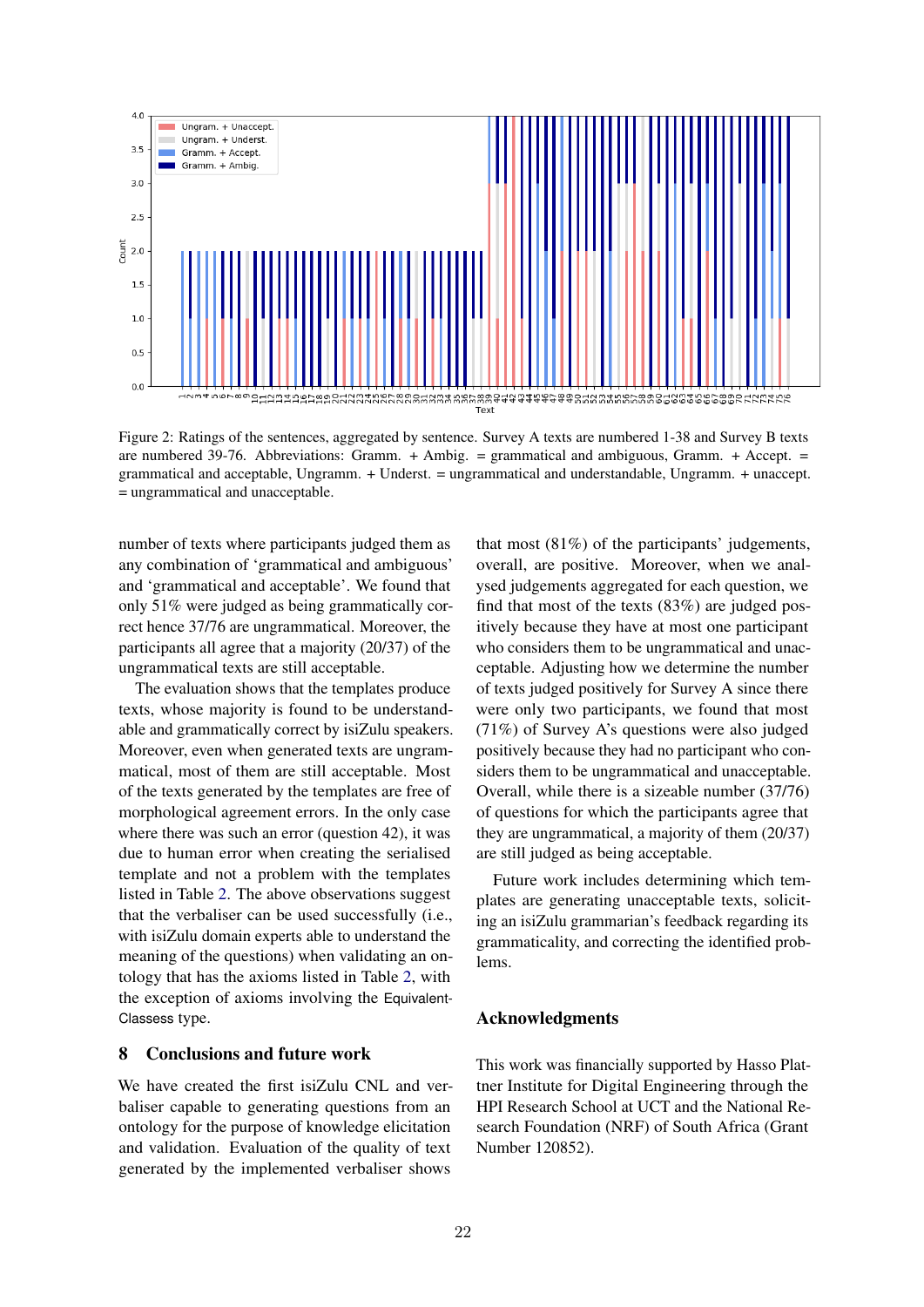# References

- G Aguado, A Bañón, J Bateman, Socorro Bernardos, M Fernández, Asunción Gómez-Pérez, Elena Nieto, A Olalla, R Plaza, and Antonio Sánchez. 1998. Ontogeneration: Reusing domain and linguistic ontologies for Spanish text generation. In *Workshop on Applications of Ontologies and Problem Solving Methods, ECAI*, volume 98.
- Tahani Alsubait, Bijan Parsia, and Ulrike Sattler. 2016. [Ontology-based multiple choice question generation.](https://doi.org/10.1007/s13218-015-0405-9) *Künstliche Intell.*, 30(2):183-188.
- Ion Androutsopoulos, Gerasimos Lampouras, and Dimitrios Galanis. 2013. [Generating natural lan](https://doi.org/10.1613/jair.4017)[guage descriptions from OWL ontologies: the Nat](https://doi.org/10.1613/jair.4017)[uralOWL system.](https://doi.org/10.1613/jair.4017) *J. Artif. Intell. Res.*, 48:671–715.
- Krasimir Angelov and Ramona Enache. 2010. [Typeful](https://doi.org/10.1007/978-3-642-31175-8_1) [ontologies with direct multilingual verbalization.](https://doi.org/10.1007/978-3-642-31175-8_1) In *Controlled Natural Language - Second International Workshop, CNL 2010, Revised Papers*, volume 7175 of *Lecture Notes in Computer Science*, pages 1–20. Springer. September 13-15, Marettimo Island, Italy.
- Nadjet Bouayad-Agha, Gerard Casamayor, Simon Mille, Marco Rospocher, Horacio Saggion, Luciano Serafini, and Leo Wanner. 2012. From ontology to NL: Generation of multilingual user-oriented environmental reports. In *Natural Language Processing and Information Systems*, pages 216–221, Berlin, Heidelberg. Springer Berlin Heidelberg.
- Nadjet Bouayad-Agha, Gerard Casamayor, Leo Wanner, Fernando Díez, and Sergio López Hernández. 2011. [FootbOWL: Using a generic ontology of foot](https://doi.org/10.1007/978-3-642-21034-1_16)[ball competition for planning match summaries.](https://doi.org/10.1007/978-3-642-21034-1_16) In *The Semantic Web: Research and Applications - 8th Extended Semantic Web Conference, ESWC 2011, Heraklion, Crete, Greece, May 29-June 2, 2011, Proceedings, Part I*, volume 6643 of *Lecture Notes in Computer Science*, pages 230–244. Springer.
- Joan Byamugisha, C. Maria Keet, and Brian DeRenzi. 2016. [Bootstrapping a Runyankore CNL from an](https://doi.org/10.1007/978-3-319-41498-0_3) [isiZulu CNL.](https://doi.org/10.1007/978-3-319-41498-0_3) In *Controlled Natural Language - 5th International Workshop, CNL 2016, Aberdeen, UK, July 25-27, 2016, Proceedings*, volume 9767 of *Lecture Notes in Computer Science*, pages 25–36. Springer.
- John J. Camilleri, Norbert E. Fuchs, and Kaarel Kaljurand. 2012. Deliverable d11.1. ACE grammar library. Technical report, MOLTO project.
- Vinay K. Chaudhri, Peter E. Clark, Adam Overholtzer, and Aaron Spaulding. 2014. [Question generation](https://doi.org/10.1007/978-3-319-13704-9_5) [from a knowledge base.](https://doi.org/10.1007/978-3-319-13704-9_5) In *Knowledge Engineering and Knowledge Management - 19th International Conference, EKAW 2014, Linkoping, Sweden, ¨ November 24-28, 2014. Proceedings*, volume 8876 of *Lecture Notes in Computer Science*, pages 54–65. Springer.
- Nancy J. Cooke. 1994. [Varieties of knowledge elici](https://doi.org/10.1006/ijhc.1994.1083)[tation techniques.](https://doi.org/10.1006/ijhc.1994.1083) *International Journal of Human-Computer Studies*, 41(6):801849.
- Dana Dannélls. 2008. Generating tailored texts for museum exhibitss. In *Proceedings of the Workshop on Language Technology for Cultural Heritage Data (LaTeCH 2008).*, pages 17–20, Marrakech, Morocco. Association for Computational Linguistics.
- Dana Dannélls. 2010. Discourse generation from formal specificationsusing the grammatical framework, gf. *Research in Computing Science.*, 46:167–178. Special issue: Natural Language Processing and its Applications.
- Dana Dannélls. 2012. [On generating coherent multilin](http://www.aclweb.org/anthology/W12-1512)[gual descriptions of museum objects from semantic](http://www.aclweb.org/anthology/W12-1512) [web ontologies.](http://www.aclweb.org/anthology/W12-1512) In *INLG 2012 - Proceedings of the Seventh International Natural Language Generation Conference, 30 May 2012 - 1 June 2012, Starved Rock State Park, Utica, IL, USA*, pages 76–84. The Association for Computer Linguistics.
- Dana Dannélls, Aarne Ranta, and Ramona Enache. 2013a. Multilingual grammar for museum object descriptions. In Ramona Enache, editor, *Frontiers of Multilingual Grammar Development*, chapter 3, pages 99–107. Chalmers University of Technology and Gteborg University, Sweden.
- Dana Dannells, Aarne Ranta, Ramona Enache, Mari- ´ ana Damova, and Maria Mateva. 2013b. [Multilin](http://aclweb.org/anthology/W/W13/W13-2715.pdf)[gual access to cultural heritage content on the se](http://aclweb.org/anthology/W/W13/W13-2715.pdf)[mantic web.](http://aclweb.org/anthology/W/W13/W13-2715.pdf) In *Proceedings of the 7th Workshop on Language Technology for Cultural Heritage, Social Sciences, and Humanities, LaTeCH@ACL 2013, August 8, 2013, Sofia, Bulgaria*, pages 107–115. The Association for Computer Linguistics.
- Brian Davis, Ramona Enache, Jeroen van Grondelle, and Laurette Pretorius. 2012. Multilingual verbalisation of modular ontologies using GF and lemon. In *Controlled Natural Language*, pages 167–184, Berlin, Heidelberg. Springer Berlin Heidelberg.
- Yan Tang Demey and Clifford Heath. 2014. [Towards](https://doi.org/10.1007/978-3-662-43585-4_6) [verbalizing multilingual n-ary relations.](https://doi.org/10.1007/978-3-662-43585-4_6) In Paul Buitelaar and Philipp Cimiano, editors, *Towards the Multilingual Semantic Web, Principles, Methods and Applications*, pages 83–98. Springer.
- Vinu E.V. and Sreenivasa Kumar P. 2015. [A novel](https://doi.org/https://doi.org/10.1016/j.websem.2015.05.005) [approach to generate MCQs from domain ontology:](https://doi.org/https://doi.org/10.1016/j.websem.2015.05.005) [Considering DL semantics and open-world assump](https://doi.org/https://doi.org/10.1016/j.websem.2015.05.005)[tion.](https://doi.org/https://doi.org/10.1016/j.websem.2015.05.005) *Journal of Web Semantics*, 34:40 – 54.
- Claire Gardent and Aldo Gangemi, editors. 2016. *[Pro](https://aclanthology.info/volumes/proceedings-of-the-2nd-international-workshop-on-natural-language-generation-and-the-semantic-web-webnlg-2016)[ceedings of the 2nd International Workshop on Nat](https://aclanthology.info/volumes/proceedings-of-the-2nd-international-workshop-on-natural-language-generation-and-the-semantic-web-webnlg-2016)[ural Language Generation and the Semantic Web,](https://aclanthology.info/volumes/proceedings-of-the-2nd-international-workshop-on-natural-language-generation-and-the-semantic-web-webnlg-2016) [WebNLG 2016, Edinburgh, UK, September 6, 2016](https://aclanthology.info/volumes/proceedings-of-the-2nd-international-workshop-on-natural-language-generation-and-the-semantic-web-webnlg-2016)*. Association for Computational Linguistics.
- Albert Gatt and Ehud Reiter. 2009. [Simplenlg: A real](https://www.aclweb.org/anthology/W09-0613/)[isation engine for practical applications.](https://www.aclweb.org/anthology/W09-0613/) In *ENLG*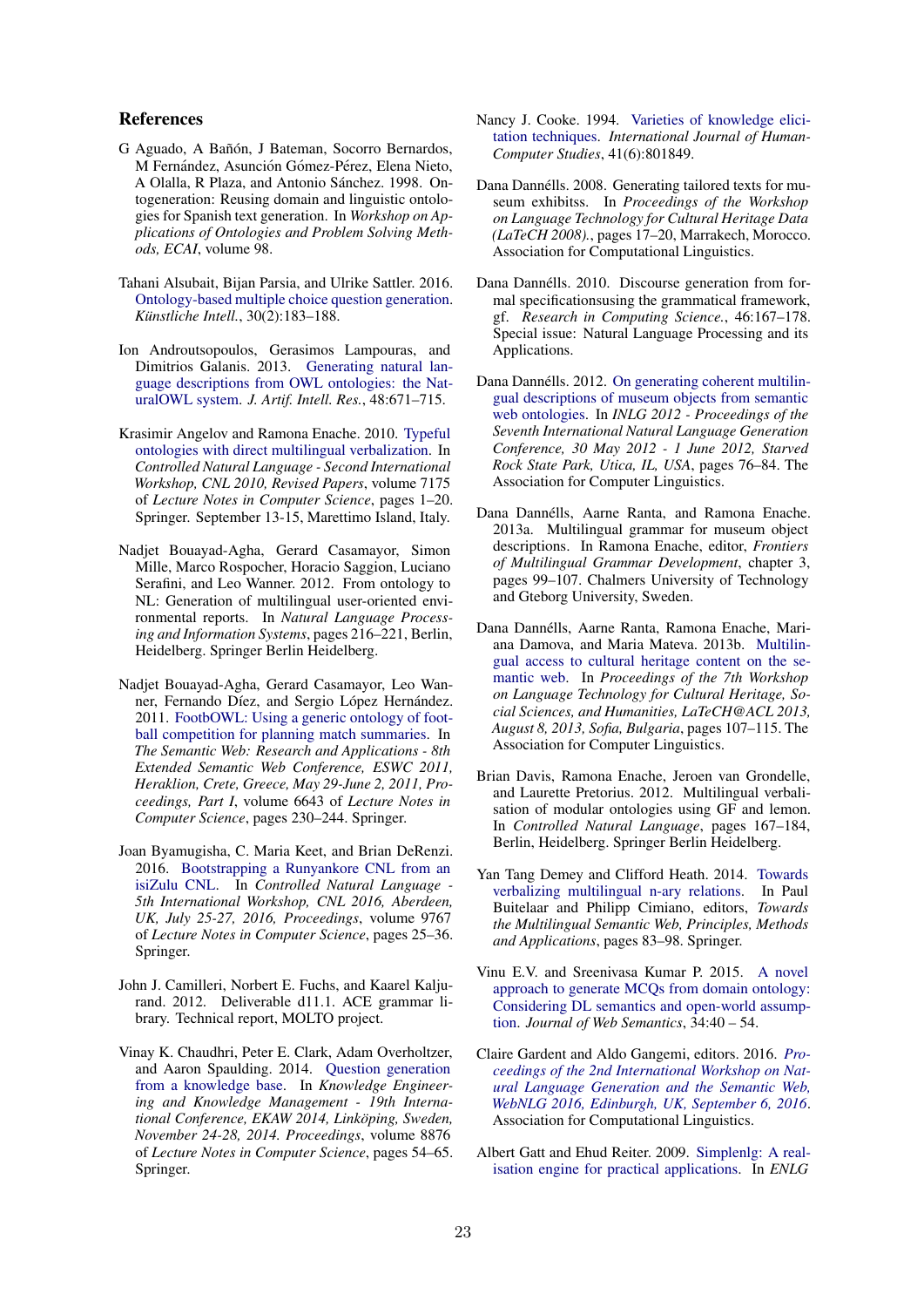*2009 - Proceedings of the 12th European Workshop on Natural Language Generation, March 30- 31, 2009, Athens, Greece*, pages 90–93. The Association for Computer Linguistics.

- Normunds Gruūzitis. 2011. Formal Grammar and Se*mantics of Controlled Latvian Language*. Ph.D. thesis, University of Latvia.
- Terry Halpin and Matthew Curland. 2006. Automated verbalization for ORM 2. In *On the Move to Meaningful Internet Systems 2006: OTM 2006 Workshops*, pages 1181–1190, Berlin, Heidelberg. Springer Berlin Heidelberg.
- Mustafa Jarrar, C Maria Keet, and Paolo Dongilli. 2006. Multilingual verbalization of ORM conceptual models and axiomatized ontologies. Technical report, Starlab, Vrije Universiteit Brussel, Belgium.
- C. Maria Keet and Langa Khumalo. 2014. [Toward ver](https://doi.org/10.1007/978-3-319-10223-8_8)[balizing ontologies in isiZulu.](https://doi.org/10.1007/978-3-319-10223-8_8) In *Controlled Natural Language - 4th International Workshop, CNL 2014, Galway, Ireland, August 20-22, 2014. Proceedings*, volume 8625 of *Lecture Notes in Computer Science*, pages 78–89. Springer.
- C. Maria Keet and Langa Khumalo. 2016. [On the ver](https://doi.org/10.18653/v1/w16-6629)[balization patterns of part-whole relations in isiZulu.](https://doi.org/10.18653/v1/w16-6629) In *INLG 2016 - Proceedings of the Ninth International Natural Language Generation Conference, September 5-8, 2016, Edinburgh, UK*, pages 174– 183. The Association for Computer Linguistics.
- C. Maria Keet and Langa Khumalo. 2017. [To](https://doi.org/10.1007/s10579-016-9340-0)[ward a knowledge-to-text controlled natural lan](https://doi.org/10.1007/s10579-016-9340-0)[guage of isiZulu.](https://doi.org/10.1007/s10579-016-9340-0) *Language Resources and Evaluation*, 51(1):131–157.
- C. Maria Keet, Musa Xakaza, and Langa Khumalo. 2017. [Verbalising OWL ontologies in IsiZulu with](https://doi.org/10.1007/978-3-319-70407-4_12) [python.](https://doi.org/10.1007/978-3-319-70407-4_12) In *The Semantic Web: ESWC 2017 Satel*lite Events - ESWC 2017 Satellite Events, Portorož, *Slovenia, May 28 - June 1, 2017, Revised Selected Papers*, volume 10577 of *Lecture Notes in Computer Science*, pages 59–64. Springer.
- Konstantinos I. Kotis, George A. Vouros, and Dimitris Spiliotopoulos. 2020. [Ontology engineering](https://doi.org/10.1017/S0269888920000065) [methodologies for the evolution of living and reused](https://doi.org/10.1017/S0269888920000065) [ontologies: status, trends, findings and recommenda](https://doi.org/10.1017/S0269888920000065)[tions.](https://doi.org/10.1017/S0269888920000065) *The Knowledge Engineering Review*, 35:e4.
- Fennie Liang, Robert Stevens, and Alan L. Rector. 2011. [OntoVerbal-M: a multilingual verbaliser for](http://ceur-ws.org/Vol-775/paper2.pdf) [SNOMED CT.](http://ceur-ws.org/Vol-775/paper2.pdf) In *Proceedings of the 2nd International Workshop on the Multilingual Semantic Web, Bonn, Germany, October 23, 2011*, volume 775 of *CEUR Workshop Proceedings*, pages 13–24. CEUR-WS.org.
- Shin Huei Lim and Terry Halpin. 2016. Automated verbalization of ORM models in Malay and Mandarin. *International Journal of Information System Modeling and Design*, 7(4):1–16.
- Zola Mahlaza. 2018. Grammars for generating isiXhosa and isiZulu weather bulletin verbs. Msc thesis, Department of Computer Science, University of Cape Town, South Africa.
- Zola Mahlaza and C. Maria Keet. 2019. [A classifi](https://doi.org/10.1007/978-3-030-36599-8_6)[cation of grammar-infused templates for ontology](https://doi.org/10.1007/978-3-030-36599-8_6) [and model verbalisation.](https://doi.org/10.1007/978-3-030-36599-8_6) In *Metadata and Semantic Research - 13th International Conference, MTSR 2019, Rome, Italy, October 28-31, 2019, Revised Selected Papers*, volume 1057 of *Communications in Computer and Information Science*, pages 64–76. Springer.
- Achille Emile Meeussen. 1967. Bantu grammatical reconstructions. *Africana linguistica*, 3(1):79–121.
- Shamila Naidoo. 2002. The palatalisation process in isiZulu revisited. *South African Journal of African Languages*, 22(1):59–69.
- Andreas Papasalouros, Konstantinos Kanaris, and Konstantinos Kotis. 2008. Automatic generation of multiple choice questions from domain ontologies. In *IADIS International Conference e-Learning 2008, Amsterdam, The Netherlands, July 22-25, 2008. Proceedings*, pages 427–434. IADIS.
- Lionel Posthumus. 2016. [A systemized explanation for](https://doi.org/10.13140/RG.2.2.19022.05449) [vowel phoneme change in the inadmissible phono](https://doi.org/10.13140/RG.2.2.19022.05449)[logical structure /vv/ in Zulu.](https://doi.org/10.13140/RG.2.2.19022.05449)
- Richard Power. 2012. [OWL simplified english: A](https://doi.org/10.1007/978-3-642-32612-7_4) [finite-state language for ontology editing.](https://doi.org/10.1007/978-3-642-32612-7_4) In *Controlled Natural Language - Third International Workshop, CNL 2012, Zurich, Switzerland, August 29-31, 2012. Proceedings*, volume 7427 of *Lecture Notes in Computer Science*, pages 44–60. Springer.
- Laurette Pretorius and Sonja Bosch. 2010. Finite state morphology of the Nguni language cluster: Modelling and implementation issues. In *Finite-State Methods and Natural Language Processing*, pages 123–130, Berlin, Heidelberg. Springer Berlin Heidelberg.
- Yevgeniy Puzikov and Iryna Gurevych. 2018. [E2E](https://doi.org/10.18653/v1/w18-6557) [NLG challenge: Neural models vs. templates.](https://doi.org/10.18653/v1/w18-6557) In *Proceedings of the 11th International Conference on Natural Language Generation, Tilburg University, The Netherlands, November 5-8, 2018*, pages 463– 471. Association for Computational Linguistics.
- Driss Sadoun, Satenik Mkhitaryan, Damien Nouvel, and Mathieu Valette. 2016. [ReadME generation](https://www.aclweb.org/anthology/W16-3509/) [from an OWL ontology describing NLP tools.](https://www.aclweb.org/anthology/W16-3509/) In (Gardent and Gangemi, 2016), pages 46–49.
- Hazem Safwat and Brian Davis. 2017. CNLs for the semantic web: a state of the art. *Language Resources & Evaluation*, 51(1):191–220.
- Lauren Sanby, Ion Todd, and C. Maria Keet. 2016. [Comparing the template-based approach to GF: the](https://aclanthology.info/papers/W16-3510/w16-3510) [case of Afrikaans.](https://aclanthology.info/papers/W16-3510/w16-3510) In (Gardent and Gangemi, 2016), pages 50–53.